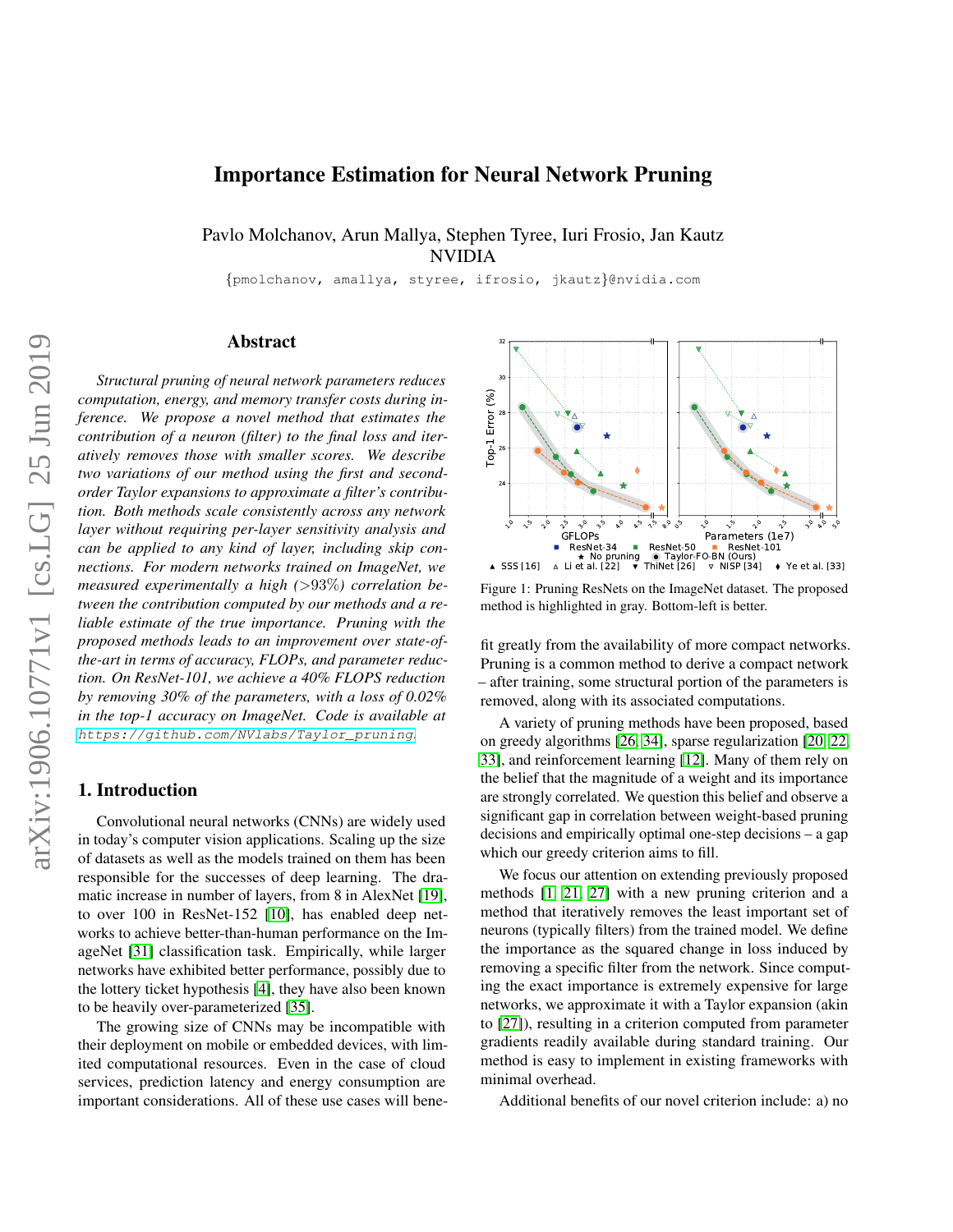hyperparameters to set, other than providing the desired number of neurons to prune; b) globally consistent scale of our criterion across network layers without the need for per-layer sensitivity analysis; c) a simple way of computing the criterion in parallel for all neurons without greedy layerby-layer computation; and d) the ability to apply the method to any layer in the network, including skip connections. We highlight our main contributions below:

- We propose a new method for estimating, with a little computational overhead over training, the contribution of a neuron (filter) to the final loss. To do so, we use averaged gradients and weight values that are readily available during training.
- We compare two variants of our method using the first and second-order Taylor expansions, respectively, against a greedy search ("oracle"), and show that both variants achieve state-of-the-art results, with our firstorder criteria being significantly faster to compute with slightly worse accuracy.

We also find that using a squared loss as a measure for contribution leads to better correlations with the oracle and better accuracy when compared to signed difference [\[21\]](#page-8-12).

Estimated Spearman correlation with the oracle on ResNets and DenseNets trained on ImageNet show significant agreement  $(>93\%)$ , a large improvement over previous methods [\[16,](#page-8-14) [21,](#page-8-12) [22,](#page-8-8) [27,](#page-8-13) [33\]](#page-8-9), leading to improved pruning.

• Pruning results on a wide variety of networks trained on CIFAR-10 and ImageNet, including those with skip connections, show improvement over state-of-the-art.

# 2. Related work

One of the ways to reduce the computational complexity of a neural network is to train a smaller model that can mimic the output of the larger model. Such an approach, termed network distillation, was proposed by Hinton *et al*. [\[14\]](#page-8-15).

The biggest drawback of this approach is the need to define the architecture of the smaller distilled model beforehand.

Pruning – which removes entire filters, or neurons, that make little or no contribution to the output of a trained network – is another way to make a network smaller and faster. There are two forms in which structural pruning is commonly applied: a) with a predefined per-layer pruning ratio, or b) simultaneously over all layers. The second form allows pruning to automatically find a better architecture, as demonstrated in [\[24\]](#page-8-16). An exact solution for pruning will be to minimize the  $\ell_0$  norm of all neurons and remove those that are zeroed-out. However,  $\ell_0$  minimization is impractical as it is non-convex, NP-hard, and requires combinatorial search. Therefore, prior work has tried to relax the optimization using Bayesian methods [\[25,](#page-8-17) [29\]](#page-8-18) or regularization terms.

One of the first works that used regularization, by Hanson and Pratt [\[8\]](#page-8-19), used weight decay along with other energy minimization functions to reduce the complexity of the neural network. At the same time, Chauvin [\[1\]](#page-8-11) discovered that augmenting the loss with a positive monotonic function of the energy term can lead to learning a sparse solution.

Motivated by the success of sparse coding, several methods relax  $\ell_0$  minimization with  $\ell_1$  or  $\ell_2$  regularization, followed by soft thresholding of parameters with a predefined threshold. These methods belong to the family of Iterative Shrinkage and Thresholding Algorithms (ISTA) [\[3\]](#page-8-20). Han *et al*. [\[7\]](#page-8-21) applied a similar approach for removing individual weights of a neural network to obtain sparse non-regular convolutional kernels. Li *et al*. [\[22\]](#page-8-8) extended this approach to remove filters with small  $\ell_1$  norms.

Due to the popularity of batch-normalization [\[17\]](#page-8-22) layers in recent networks [\[10,](#page-8-1) [15\]](#page-8-23), several approaches have been proposed for filter pruning based on batch-norm parame-ters [\[23,](#page-8-24) [33\]](#page-8-9). These works regularize the scaling term  $(\gamma)$  of batch-norm layers and apply soft thresholding when value fell below a predefined threshold. Further, FLOPS-based penalties can also be included to directly reduce computational costs [\[5\]](#page-8-25). A more general scheme that uses an ISTAlike method on scaling factors was proposed by [\[16\]](#page-8-14) and can be applied to any layer.

All of the above methods explicitly rely on the belief that the magnitude of the weight or neuron is strongly correlated with its importance. This belief was investigated as early as 1988 by Mozer [\[28\]](#page-8-26) who proposed adding a gating function after each layer to be pruned. With gate values initialized to 1, the expectation of the negative gradient is used as an approximation for importance. Mozer noted that weights magnitude merely reflect the statistics of importance. LeCun *et al*. [\[21\]](#page-8-12) also questioned whether magnitude is a reasonable measure of neuron importance. The authors suggested using a product of the Hessian's diagonal and the squared weight as a measure of individual parameter importance, and demonstrated improvement over magnitude-only pruning.

This approach assumes that after convergence, the Hessian is a positive definite matrix, meaning that removing any neuron will only increase the loss. However, due to stochasticity in training with minibatches under a limited observation set and in the presence of saddle points, there do exist neurons whose removal will decrease the loss.

Our method does not assume that the contribution of all neurons is strictly positive. Therefore, we approximate the squared difference of the loss when a neuron is removed and can do so with a first-order or second-order approximation, if the Hessian is available.

A few works have estimated neuron importance empirically. Luo *et al*. [\[26\]](#page-8-5) propose to use a greedy per-layer procedure to find the subset of neurons that minimize a re-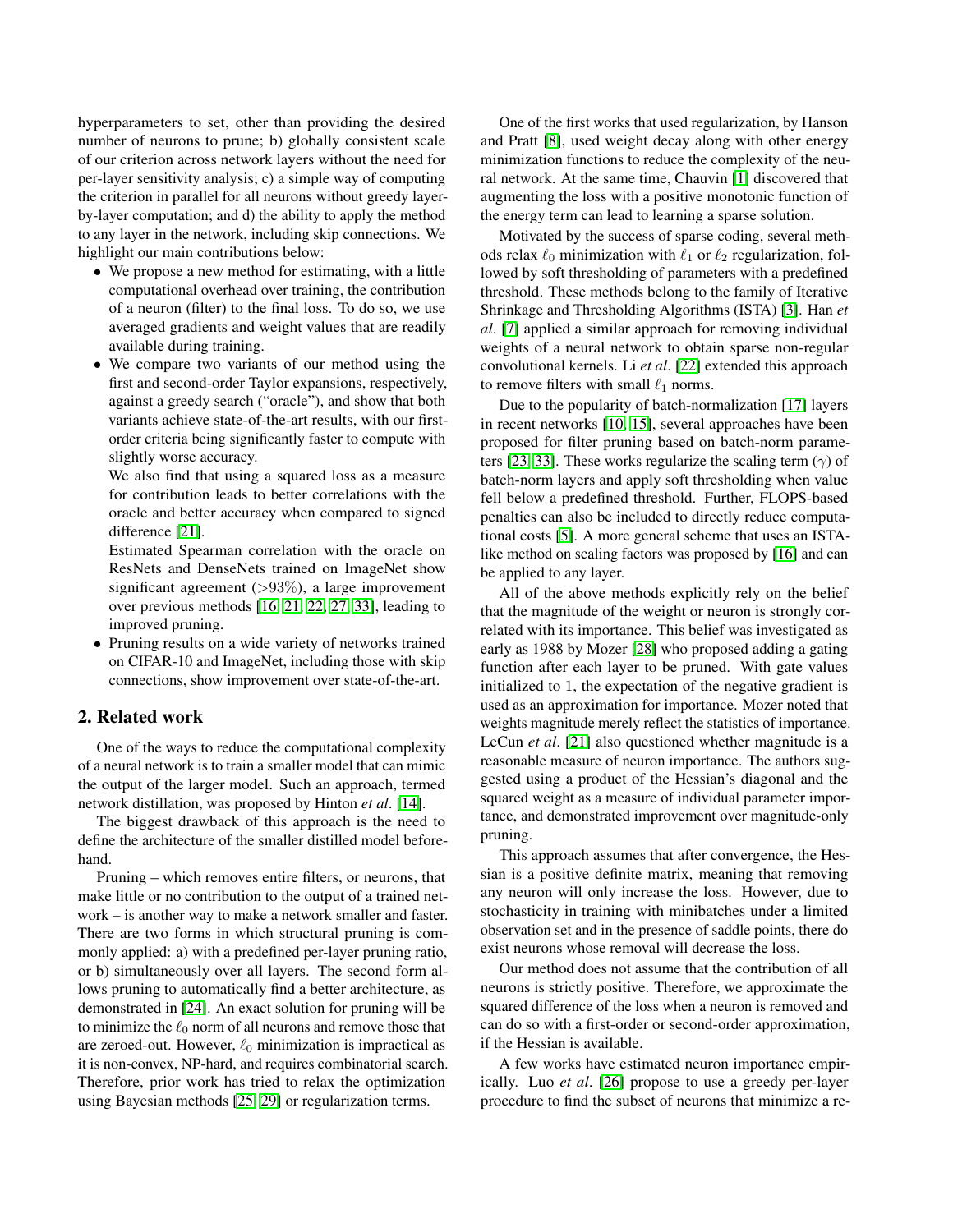construction loss, at a significant computational cost. Yu *et al*. [\[34\]](#page-8-6) estimate the importance of input features to a linear classifier and propagate their importance assuming Lipschitz continuity, requiring additional computational costs and nontrivial implementation of the feature score computation. Our proposed method is able to outperform these methods while requiring little additional computation and engineering.

Pruning methods such as [\[12,](#page-8-10) [13,](#page-8-27) [22,](#page-8-8) [26,](#page-8-5) [34\]](#page-8-6) require sensitivity analysis in order to estimate the pruning ratio that should be applied to particular layers. Molchanov *et al*. [\[27\]](#page-8-13) assumed all layers have the same importance in feed-forward networks and proposed a normalization heuristic for global scaling. However, this method fails in networks with skip connections. Further, it computes the criterion using network activations, which increases memory requirements. Conversely, pruning methods operating on batch-normalization [\[5,](#page-8-25) [16,](#page-8-14) [23,](#page-8-24) [33\]](#page-8-9) do not require sensitivity analysis and can be applied globally. Our criterion has globally-comparable scaling by design and does not require sensitivity analysis. It can be efficiently applied to any layer in the network, including skip connections, and not only to batch-norm layers.

A few prior works have utilized pruning as a network training regularizer. Han *et al*. [\[6\]](#page-8-28) re-initialize weights after pruning and finetune them to achieve even better accuracy than the initial model. He *et al*. [\[11\]](#page-8-29) extend this idea by training filters even after they were zeroed-out. While our work focuses only on removing filters from networks, it might be possible to extend it as a regularizer.

### 3. Method

Given neural network parameters  $\mathbf{W} = \{w_0, w_1, ..., w_M\}$ and a dataset  $\mathcal{D} = \{(x_0, y_0), (x_1, y_1), ..., (x_K, y_K)\}\;$  composed of input  $(x_i)$  and output  $(y_i)$  pairs, the task of training is to minimize error  $E$  by solving:

<span id="page-2-0"></span>
$$
\min_{\mathbf{W}} E(\mathcal{D}, \mathbf{W}) = \min_{\mathbf{W}} E(y|x, \mathbf{W}).
$$
 (1)

In the case of pruning we can include a sparsification term in the cost function to minimize the size of the model:

$$
\min_{\mathbf{W}} E(\mathcal{D}, \mathbf{W}) + \lambda ||\mathbf{W}||_0,
$$
\n(2)

where  $\lambda$  is a scaling coefficient and  $||\cdot||_0$  is the  $\ell_0$  norm which represents the number of non-zero elements. Unfortunately there is no efficient way to minimize the  $\ell_0$  norm as it is non-convex, NP-hard, and requires combinatorial search.

An alternative approach starts with the full set of parameters W upon convergence of the original optimization [\(1\)](#page-2-0) and gradually reduces this set by a few parameters at a time. In this incremental setting, the decision of which parameters to remove can be made by considering the importance of each parameter individually, assuming independence of parameters. We refer to this simplified approximation to full combinatorial search as *greedy first-order search*.

The importance of a parameter can be quantified by the error induced by removing it. Under an *i.i.d.* assumption, this induced error can be measured as a squared difference of prediction errors with and without the parameter  $(w_m)$ :

<span id="page-2-1"></span>
$$
\mathcal{I}_m = \left( E(\mathcal{D}, \mathbf{W}) - E(\mathcal{D}, \mathbf{W}|w_m = 0) \right)^2.
$$
 (3)

Computing  $\mathcal{I}_m$  for each parameter, as in [\(3\)](#page-2-1), is computationally expensive since it requires evaluating  $M$  versions of the network, one for each removed parameter.

We can avoid evaluating M different networks by approximating  $\mathcal{I}_m$  in the vicinity of W by its second-order Taylor expansion:

<span id="page-2-3"></span>
$$
\mathcal{I}_m^{(2)}(\mathbf{W}) = \left(g_m w_m - \frac{1}{2} w_m \mathbf{H}_m \mathbf{W}\right)^2, \tag{4}
$$

where  $g_m = \frac{\partial E}{\partial w_m}$  are elements of the gradient **g**,  $H_{i,j}$  =  $\frac{\partial^2 E}{\partial w_i \partial w_j}$  are elements of the Hessian **H**, and **H**<sub>m</sub> is its *m*-th row. An even more compact approximation is computed using the first-order expansion, which simplifies to:

<span id="page-2-2"></span>
$$
\mathcal{I}_m^{(1)}(\mathbf{W}) = \left(g_m w_m\right)^2.
$$
 (5)

The importance in Eq. [\(5\)](#page-2-2) is easily computed since the gradient g is already available from backpropagation. For the rest of this section we will primarily use the first-order approximation, however most statements also hold for the second-order approximation. Future reference we denote the set of first-order importance approximations:

$$
\mathbf{I}^{(1)}(\mathbf{W}) = \{ \mathcal{I}_1^{(1)}(\mathbf{W}), \mathcal{I}_2^{(1)}(\mathbf{W}), ..., \mathcal{I}_M^{(1)}(\mathbf{W}) \}. \quad (6)
$$

To approximate the joint importance of a structural set of parameters  $W_{\mathcal{S}}$ , e.g. a convolutional filter, we have two alternatives. We can define it as *a group contribution*:

<span id="page-2-5"></span>
$$
\mathcal{I}_{\mathcal{S}}^{(1)}(\mathbf{W}) \triangleq \left(\sum_{s \in S} g_s w_s\right)^2, \tag{7}
$$

or, alternatively, *sum the importance of the individual parameters* in the set,

<span id="page-2-4"></span>
$$
\widehat{\mathcal{I}}_{\mathcal{S}}^{(1)}(\mathbf{W}) \triangleq \sum_{s \in \mathcal{S}} \mathcal{I}_s^{(1)}(\mathbf{W}) = \sum_{s \in \mathcal{S}} (g_s w_s)^2.
$$
 (8)

For insight into these two options, and to simplify calculations, we add "gates" to the network,  $z = 1^M$ , with weights equal to 1 and dimensionality equal to the number of neurons (feature maps)  $M$ . Gating layers make importance score computation easier, as they: a) are not involved in optimization; b) have a constant value, therefore allowing W to be omitted from Eq. [\(4-](#page-2-3)[8\)](#page-2-4); and c) implicitly combine the contributions of filter weights and bias.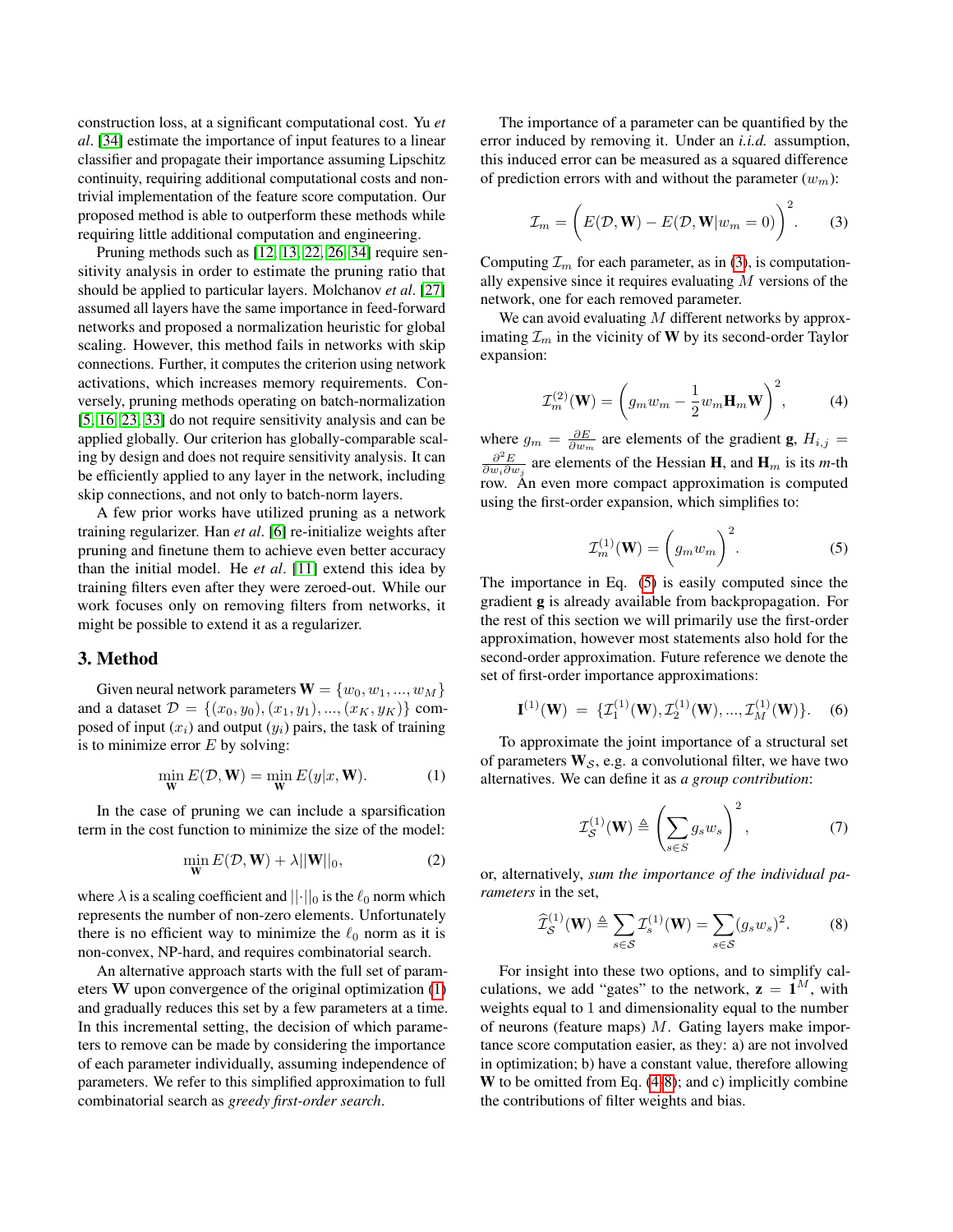If a gate  $z_m$  follows a neuron parameterized by weights  $\mathbf{W}_{s \in \mathcal{S}_m}$ , then the importance approximation  $\mathcal{I}_m^{(1)}$  is:

$$
\mathcal{I}_m^{(1)}(\mathbf{z}) = \left(\frac{\partial E}{\partial \mathbf{z}_m}\right)^2 = \left(\sum_{s \in \mathcal{S}_m} g_s w_s\right)^2 = \mathcal{I}_{\mathcal{S}_m}^{(1)}(\mathbf{W}), \tag{9}
$$

where  $S$  represents the inner dimensions needed to compute the output of the previous layer, *e.g*. input dimension for a linear layer, or spatial and input dimensions for a convolutional layer. We see that gate importance is equivalent to *group contribution* on the parameters of the preceding layer.

Through some manipulation, we can make a connection to information theory from our proposed method. Let's denote  $\mathbf{h}_m = \frac{\partial E}{\partial \mathbf{z}_m} = \mathbf{g}_{s \in \mathcal{S}_m}^T \mathbf{W}_{s \in \mathcal{S}_m}$  and observe (under the assumption that, at convergence,  $\mathbb{E}(\mathbf{h}_m)^2 = 0$ :

$$
\text{Var}(\mathbf{h}_m) = \mathbb{E}(\mathbf{h}_m^2) - \mathbb{E}(\mathbf{h}_m)^2 = \mathbf{I}^{(1)}(\mathbf{z}),\qquad(10)
$$

where the variance is computed across observations.

If the error function  $E(\cdot)$  is chosen to be the loglikelihood function, then assuming the gradient is estimated as  $\mathbf{h}_x = \frac{\partial \ln p(x;\mathbf{z})}{\partial \mathbf{z}}$  $\frac{p(x; z)}{\partial z}$ , borrowing from concepts in information theory [\[2\]](#page-8-30), we obtain

$$
\text{Var}_x(\mathbf{h}) = \mathbb{E}_x \left\{ \mathbf{h}_x \mathbf{h}_x^T \right\} = J(\mathbf{h}), \tag{11}
$$

where *J* is the expected Fisher information matrix. We conclude that the variance of the gradient is the expectation of *the outer product of gradients* and is equal to the *expected Fisher information* matrix. Therefore, the proposed metric,  ${\bf I}^{(1)}$ , can be interpreted as the variance estimate and as the diagonal of the Fisher information matrix. Similar conclusion was drawn in [\[32\]](#page-8-31).

### 3.1. Pruning algorithm

Our pruning method takes a *trained network* as input and prunes it during an iterative fine-tuning process with a small learning rate. During each epoch, the following steps are repeated:

- 1. For each minibatch, we compute parameter gradients and update network weights by gradient descent. We also compute the importance of each neuron (or filter) using the gradient averaged over the minibatch, as de-scribed in [\(7\)](#page-2-5) or [\(8\)](#page-2-4). (Or, the second-order importance estimate may be computed if the Hessian is available.)
- 2. After a predefined number of minibatches, we average the importance score of each neuron (or filter) over the of minibatches, and remove the  $N$  neurons with the smallest importance scores.

Fine-tuning and pruning continue until the target number of neurons is pruned, or the maximum tolerable loss can no longer be achieved.

#### 3.2. Implementation details

Hessian computation. Computing the full Hessian in Eq. [\(4\)](#page-2-3) is computationally demanding, thus we use a diagonal approximation. During experiments with ImageNet we cannot compute the Hessian because of memory constraints. Importance score accumulation. During training or finetuning with minibatches, observed gradients are combined to compute a single importance score  $\hat{\mathbf{I}} = \mathbb{E}\langle \mathbf{I} \rangle$ .

Importance score aggregation. In this work, we compute the importance of structured parameters as a sum of individual contributions defined in Eq. [\(8\)](#page-2-4), unless gates are used automatically compute the group contribution on the parameters from the preceding layer. Second-order methods are always computed on gates. We observed that the "group contribution" criterion in Eq. [\(7\)](#page-2-5) exhibits very low correla-tion with the "true" importance [\(3\)](#page-2-1) if the parameter set  $S$  is too large, due to expectation of gradients tending to zero at convergence.

Gate placement. Unless otherwise stated, gates are placed immediately after a batch normalization layer to capture contributions from scaling and shifting parameters simultaneously. The first-order criterion computed for a feature map m at the gate can be shown to be  $I_m^{(1)}(\gamma_m, \beta_m)$  =  $(\gamma_m \frac{\partial E}{\partial \gamma_m} + \beta_m \frac{\partial E}{\partial \beta_m})^2$  with  $\gamma$  and  $\beta$  being the scale and shift parameters of the batch normalization.

Averaging importance scores over pruning iterations. We average importance scores between pruning iterations using an exponential moving average filter (momentum) with coefficient 0.9.

Pruning strategy. We found that the method performs better when we define the number of neurons to be removed, prune them in batches and fine-tune the network after that. An alternative approach is to continuously prune as long as the training or validation loss is below the threshold. The latter approach leads the optimization into local minima and final results are slightly worse.

Number of minibatches between pruning iterations needs be sufficient to capture statistics of the overall data. We use 10 minibatches and a small batch size for CIFAR datasets, but a larger (256) batch size and 30 minibatches for ImageNet pruning, as noted with each experiment.

Number of neurons pruned per iteration needs to be chosen based on how correlated the neurons are to each other. We observed that a filter's contribution changes during pruning and we usually prune around 2% of initial filters per iteration.

# 4. Experiments

We evaluate our method on a variety of neural network architectures on the CIFAR-10 [\[18\]](#page-8-32) and ImageNet [\[31\]](#page-8-2) datasets. We also experiment with variations of our method to understand the best variant. Whenever we refer to *Weight*,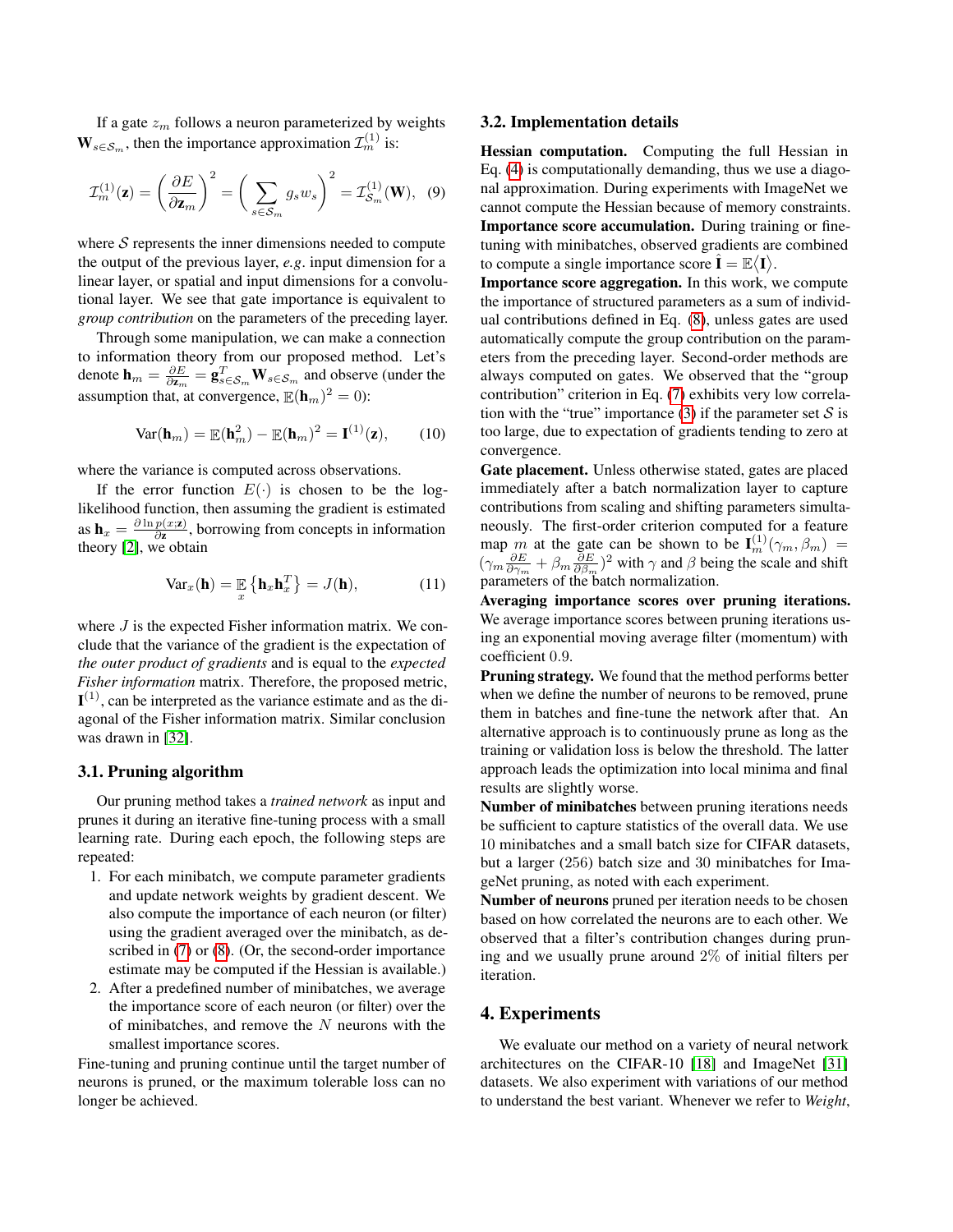*Weight magnitude* or *BN scale*, we use  $\ell_2$  norm.

# 4.1. Results on CIFAR-10

With the CIFAR-10 dataset, we evaluate "*oracle*" methods and second-order methods by pruning smaller networks, including LeNet3 and variants of ResNets [\[9\]](#page-8-33) and preactivation ResNets [\[10\]](#page-8-1).

# 4.1.1 LeNet3

We start with a simple network, LeNet3, trained on the CIFAR-10 dataset to achieve 73% test accuracy. The architecture of LeNet consists of 2 convolutional and 3 linear layers arranged in a C-R-P-C-R-P-L-R-L-R-L (C: Conv, R: ReLU, P: Pooling, L: Linear) order with 16, 32, 120, 84, and 10 neurons respectively. We prune the first 2 convolutional and first 2 linear layers without changing the output linear layer or finetuning after pruning.

Single layer pruning. In this setup, we only prune the first convolutional layer. This setting allows us to use the *Combinatorial oracle*, the true  $\ell_0$  minimizer: we compute the loss for all possible combinations of  $k$  neurons that can be pruned and pick the best one. Note that this requires an exponential number of feedforward passes to evaluate  $- {n \choose k}$  per  $k$ , where  $n$  is the number of filters and  $k$  is number of filters to prune, and so is not practical for multiple layers or larger networks. We compare against a greedy search approximation, the *Greedy oracle*, that exhaustively finds the single best neuron to remove at each pruning step, repeated  $k$  times. Results shown in Fig. [2](#page-4-0) show the loss vs. the number of neurons pruned. We observe that the *Combinatorial oracle* is not significantly better than the *Greedy oracle* when pruning a small number of neurons. Considering that the former has exponential computational complexity, in subsequent experiments we use the *Greedy oracle* (referred to simply as *Oracle*) as a representation of the best possible outcome.

<span id="page-4-0"></span>

Figure 2: Pruning the first layer of LeNet3 on CIFAR-10 with Combinatorial oracle and Greedy oracle. Networks remain fixed and are not fine-tuned. Results for Greedy oracle are averaged over 30 seeds with mean and standard deviation shown. Best observed results for Combinatorial oracle for every seed are averaged.

All layers pruning. Fig. [3](#page-4-1) shows pruning results when all layers are pruned using various criteria. We refer to our methods based on the Taylor expansion as *Taylor FO*/*Taylor SO*, indicating the order of the approximation used, firstand second-order, respectively. We consider both a direct application to convolutional filter weights ("on weight") and the use of gates following each convolutional layer ("on gate").] We treat linear layers as  $1 \times 1$  convolutions. In all cases, pruning removes the entire filter and its corresponding bias. At each pruning iteration, we remove the neuron with the least importance as measured by the criterion used, and measure the loss on the training set.

Results in Fig. [3](#page-4-1) show that *Oracle* pruning performs best, followed closely by the second- and first-order Taylor expansion criteria, respectively. Both first and second-order Taylor methods prune nearly the same number of neurons as the *Oracle* before exceeding the loss threshold. Weight-based pruning, which removes neurons with the least  $\ell_2$  norm, performs as poorly as randomly removing neurons. OBD [\[21\]](#page-8-12) performs similarly to the *Oracle* and Taylor methods.

The experiments on LeNet confirm the following: (1) The greedy *oracle* closely follows the pruning performance of the *Combinatorial oracle* for small changes to the network, while being exponentially faster to compute. (2) Our firstorder method (Taylor FO) is comparable to the second-order method (Taylor SO) in this setting.

#### 4.1.2 ResNet-18

Now we compare pruning criteria on the more complex architecture ResNet-18, from the pre-activation family [\[10\]](#page-8-1). Each residual block has an architecture of BN1-ReLU-conv1-BN2-ReLU-conv2, together with a skip connection from the input to the output, repeated for a total of 8 blocks. Trained on CIFAR-10, ResNet-18 achieves a test accuracy of 94.79%. For pruning, we consider entire

<span id="page-4-1"></span>

Figure 3: Pruning LeNet3 on CIFAR-10 with various criteria. Network remains fixed and is not fine-tuned. Results are averaged over 50 seeds with mean and standard deviation. The number of pruned neurons when the loss reaches 1.0 is shown in parentheses.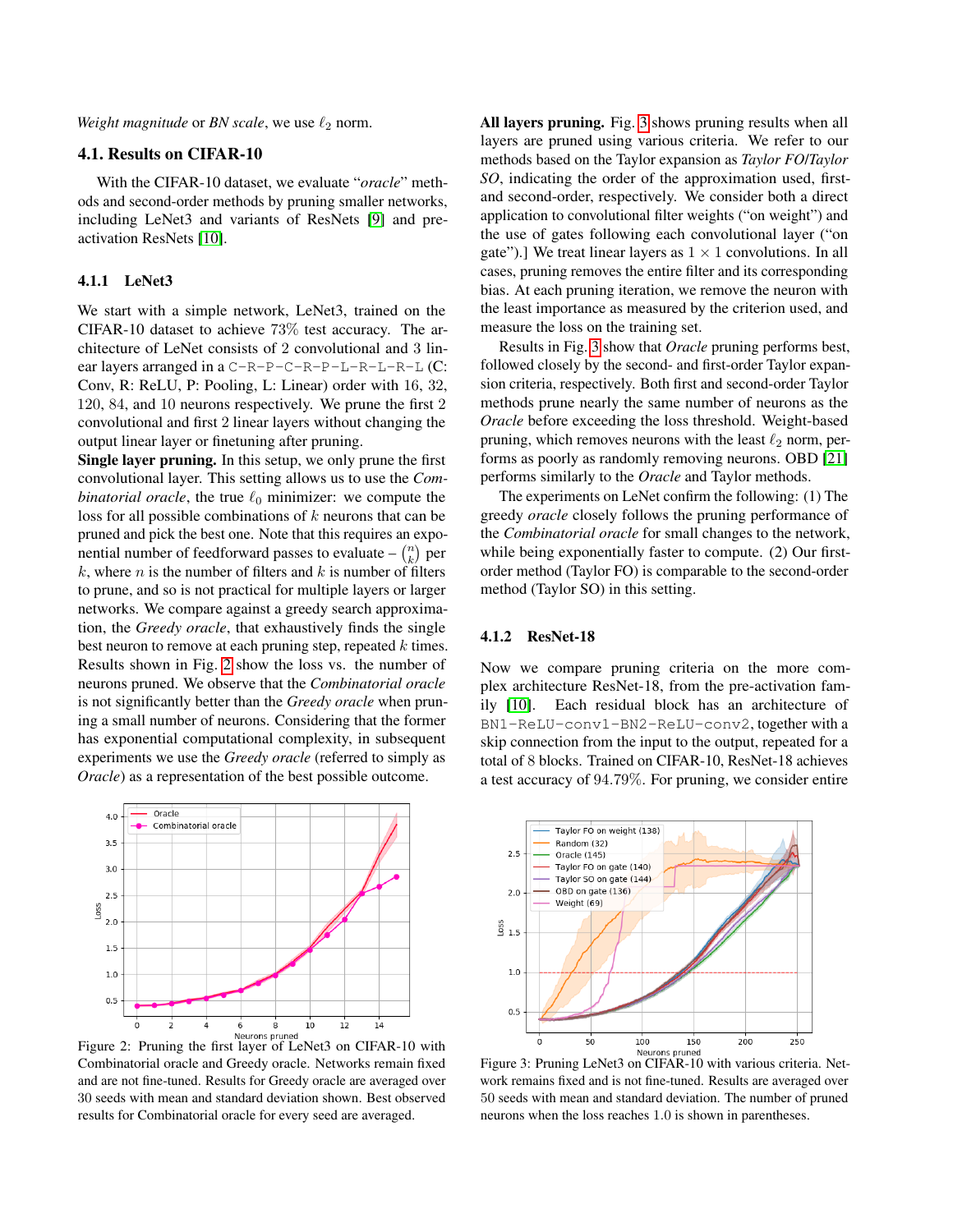<span id="page-5-0"></span>

| Method                   | conv1           | Residual block<br>conv2 | All layers |  |
|--------------------------|-----------------|-------------------------|------------|--|
| Taylor FO on conv weight | 0.726           | 0.766                   | 0.892      |  |
| Weight magnitude         | 0.660           | 0.677                   | 0.861      |  |
|                          | Gate after BN2  |                         |            |  |
| Taylor FO                | 0.955           | 0.811                   | 0.924      |  |
| Taylor SO                | 0.968           | 0.849                   | 0.957      |  |
| <b>OBD</b>               | 0.855           | 0.707                   | 0.901      |  |
| Taylor FO - FG           | 0.775           | 0.746                   | 0.924      |  |
|                          | Gate before BN2 |                         |            |  |
| Taylor FO                | 0.275           | 0.811                   | 0.295      |  |
| Taylor SO                | 0.376           | 0.849                   | 0.286      |  |
| <b>OBD</b>               | 0.350           | 0.707                   | 0.299      |  |
| Taylor FO - FG           | 0.642           | 0.746                   | 0.900      |  |

Table 1: Spearman correlation of different criteria with the Oracle on CIFAR-10 with ResNet-18. (FG denotes full gradient, as described in the text).

feature maps in the conv layers as they command the largest share of computational resources.

In these experiments, we examine the following ways of estimating our criterion: (1) Applying it directly on convolutional filter weights, (2) Using gates placed before BN2 and after conv2, and (3) Using gates placed after BN2 and after conv2. We remove 100 neurons every 20 minibatches, and report final results averaged over 10 seeds. We also compare using gradients averaged over a mini-batch and gradients obtained per data sample, the latter denoted by "full grad", or "FG". We should note that using the full gradient changes the gate formulation from computing the group contribution (Eq. [7\)](#page-2-5) to the sum of individual contributions (Eq. [8\)](#page-2-4).

Table [1](#page-5-0) presents the Spearman correlation between various pruning criteria and the greedy oracle. Results in the *Residual block* column are averaged over all 8 blocks. The *All layers* column includes additional layers: the first convolutional layer (not part of residual blocks), all convolutions in residual blocks, and all strided convolutions. We observe that placing the gate before BN2 significantly reduces correlation – correlation for  $conv1$  drops from 0.95 to 0.28 for Taylor FO, suggesting that the subsequent batch-normalization layer significantly affects criteria computed from the gate. We observe that the effect is less significant when the full gradient is used, however it shows smaller correlation overall with the oracle. OBD has lower correlation than our Taylor based methods. The highest correlation is observed for Taylor SO, with Taylor FO following right after. As placing gates after BN2 dramatically improves the results, this indicates that the batch-normalization layers play a key role in determining the contribution of the corresponding filter.

Results of pruning ResNet-18 without fine-tuning are shown in Fig. [4.](#page-5-1) We observe that the oracle achieves the best accuracy for a given number of pruned neurons. All methods, except "-fixed" and Random, recompute the criteria

<span id="page-5-1"></span>

Neurons pruned<br>Figure 4: Pruning ResNet-18 trained on CIFAR-10 without finetuning. The number of neurons pruned when the loss reaches 0.5 is shown in parentheses.

after each iterative step and can adjust to the pruned network. Oracle-fixed and Taylor FO-fixed are computed across the same number of batches as non-fixed criteria. We notice that fixed criteria clearly perform significantly worse than oracle, emphasizing importance of reestimating the criteria after each pruning iteration, allowing the values to adjust to changes in the network architecture.

An interesting observation is that the OBD method performs poorly in spite of having a good correlation with the oracle in Table [1.](#page-5-0) The reason for this discrepancy is that when we evaluate correlation with the oracle, we square estimates of OBD to make them comparable to the way the oracle was estimated. However, during pruning, we use signed values of OBD, as was prescribed in [\[21\]](#page-8-12). As mentioned earlier, for deep networks, the diagonal of the Hessian is not positive for all elements and removing those with negative impact results in increased network instability. Therefore, without fine-tuning, OBD is not well suited for pruning. Another important observation is that if the Hessian is available, using the Taylor SO expansion can get both better pruning and correlation. Surprisingly, we observe no improvement in using the full gradient, probably because of the switch in contributions from group to individual.

At this stage, after experiments with the small LeNet3 network the larger ResNet-18 on the CIFAR-10 dataset, we make the following observations: (1) Our proposed criteria based on the Taylor expansion of the pruning loss have a very high correlation with the neuron ranking produced by the oracle. (2) The first- and second-order Taylor criteria are comparable. As the Taylor FO can be computed much faster with a lower memory footprint, further experiments with larger networks on ImageNet are performed using this criterion only.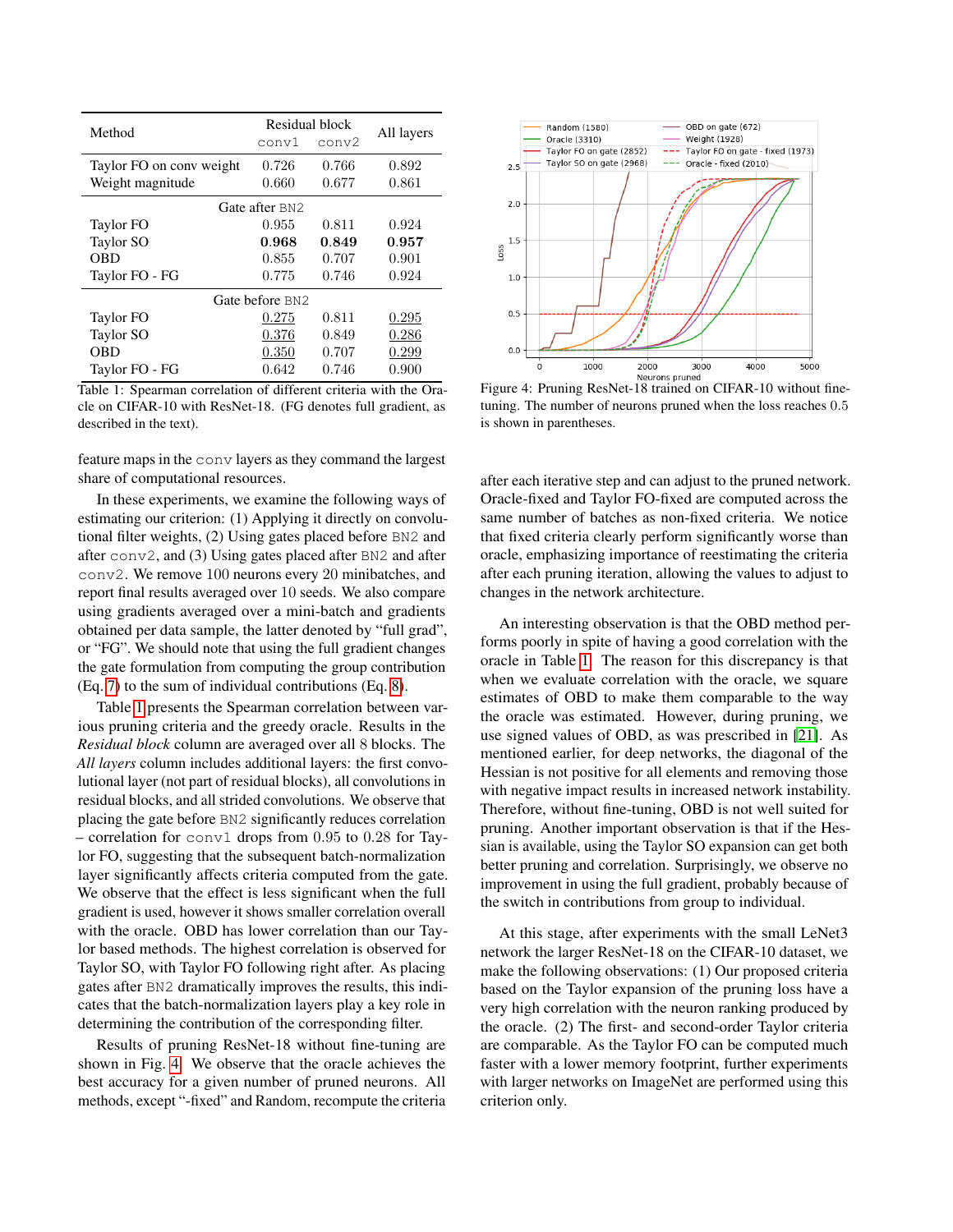### 4.2. Results on ImageNet

Here, we apply our method on the challenging task of pruning networks trained on ImageNet [\[31\]](#page-8-2), specifically the ILSVRC2012 version. For all experiments in this section, we use PyTorch [\[30\]](#page-8-34) and default pretrained models as a starting point for network pruning. We use standard preprocessing and augmentation: re-sizing images to have a smallest dimension of 256, randomly cropping a  $224 \times 224$ patch, randomly applying horizontal flips, and normalizing images by subtracting a per-dataset mean and dividing by a per-dataset standard deviation. During testing, we use the central crop of size  $224 \times 224$ .

#### 4.2.1 Neuron importance correlation study

We compare against pruning methods that use various heuristics, such as *weight magnitude* [\[20,](#page-8-7) [22\]](#page-8-8), magnitude of the batch-norm scale, *BN scale* [\[5,](#page-8-25) [23,](#page-8-24) [33\]](#page-8-9), and *output*-based heuristics (Taylor expansion applied to layer outputs) [\[27\]](#page-8-13).

We estimate the correlation between the "real importance" of a filter and these criteria. Estimating real importance, or the change in loss value upon removing a neuron, requires running inference multiple times while setting each individual filter to 0 in turn. (Note that the oracle ranks neurons based on this value). For ResNet-101, we pruned filters in the first 2 convolutional layers of every residual block. Separately, we add gates to skip connections at the input and output of each block. For the VGG11-BN architecture, we replace drop-out layers with batch-norms (0.5 scale and 0 shift) and fine-tune for 12 epochs until test accuracy reaches 70.8% to be comparable with [\[24\]](#page-8-16). For DenseNet201, we considered features after the batch-norm layer that follows the first  $1 \times 1$  convolution in every dense layer.

The statistical correlation between heuristics and measured importance are summarized in Table [2.](#page-6-0) Correlations were measured on a subset of ImageNet consisting of a few thousand images. We evaluated various implementations of our method, but always use the first-order Taylor expansion, denoted Taylor FO. As previously discussed, the most promising variation uses a gate after each batch-norm layer. The *All layers* correlation columns show how well the criteria scale across layers. Our method exhibits  $>93\%$ Spearman correlation for all three networks. *Weight magnitude* and *BN scale* have quite low correlation, suggesting that magnitude is not a good representation of importance. *Output*-based expansion proposed in [\[27\]](#page-8-13) has high correlation on the VGG11-BN network but fails on ResNet and DenseNet architectures. Surprisingly, we observe >92% Pearson correlation for ResNet and DenseNet, showing we can almost exactly predict the change in loss for every neuron.

We are also able to study the effect of skip connections by adding a gate after the output of each residual block. We add skip connections to the full set of filters and evaluate

<span id="page-6-0"></span>

| Method             | <b>Ours</b>      | Averaged per layer |                            |         | All layers |          |         |  |  |
|--------------------|------------------|--------------------|----------------------------|---------|------------|----------|---------|--|--|
|                    | <b>Taylor FO</b> | Pearson            | Spearman                   | Kendall | Pearson    | Spearman | Kendall |  |  |
| ResNet-101         |                  |                    |                            |         |            |          |         |  |  |
| Gate after BN      | ✓                | 0.877              | 0.870                      | 0.710   | 0.925      | 0.965    | 0.843   |  |  |
| Gate after BN - FG | ✓                | 0.772              | 0.817                      | 0.644   | 0.778      | 0.944    | 0.803   |  |  |
| Conv weight        | ✓                | 0.719              | 0.740                      | 0.570   | 0.780      | 0.874    | 0.698   |  |  |
| <b>BN</b> scale    | ✓                | 0.703              | 0.664                      | 0.501   | 0.792      | 0.866    | 0.681   |  |  |
| <b>BN</b> scale    |                  | 0.371              | 0.405                      | 0.296   | 0.632      | 0.807    | 0.621   |  |  |
| Weight magnitude   |                  | 0.566              | 0.651                      | 0.493   | 0.376      | 0.587    | 0.432   |  |  |
| Taylor-output [27] |                  | 0.520              | 0.586                      | 0.429   | 0.381      | 0.287    | 0.198   |  |  |
|                    |                  |                    | Including skip connections |         |            |          |         |  |  |
| Gate after BN      | ✓                | 0.874              | 0.867                      | 0.707   | 0.806      | 0.946    | 0.809   |  |  |
| Gate after BN - FG | $\checkmark$     | 0.768              | 0.814                      | 0.640   | 0.725      | 0.873    | 0.727   |  |  |
|                    |                  |                    | VGG11-BN                   |         |            |          |         |  |  |
| Gate after BN      | ✓                | 0.964              | 0.974                      | 0.894   | 0.798      | 0.999    | 0.972   |  |  |
| Conv/Linear weight | ✓                | 0.659              | 0.627                      | 0.507   | 0.843      | 0.983    | 0.893   |  |  |
| Gate after BN - FG | ✓                | 0.825              | 0.800                      | 0.666   | 0.812      | 0.982    | 0.887   |  |  |
| <b>BN</b> scale    | ✓                | 0.751              | 0.718                      | 0.586   | 0.634      | 0.968    | 0.846   |  |  |
| <b>BN</b> scale    |                  | 0.474              | 0.438                      | 0.351   | 0.031      | 0.257    | 0.213   |  |  |
| Weight magnitude   |                  | 0.604              | 0.603                      | 0.474   | 0.537      | 0.812    | 0.654   |  |  |
| Taylor-output [27] |                  | 0.590              | 0.581                      | 0.468   | 0.534      | 0.968    | 0.876   |  |  |
| DenseNet-201       |                  |                    |                            |         |            |          |         |  |  |
| Gate after BN      | ✓                | 0.825              | 0.849                      | 0.740   | 0.967      | 0.932    | 0.811   |  |  |
| Gate after BN - FG | ✓                | 0.891              | 0.898                      | 0.742   | 0.764      | 0.944    | 0.798   |  |  |
| Conv weight        | ✓                | 0.825              | 0.836                      | 0.659   | 0.701      | 0.817    | 0.627   |  |  |
| <b>BN</b> scale    | ✓                | 0.645              | 0.645                      | 0.479   | 0.677      | 0.434    | 0.307   |  |  |
| <b>BN</b> scale    |                  | 0.472              | 0.471                      | 0.342   | 0.506      | 0.597    | 0.436   |  |  |
| Weight magnitude   |                  | 0.725              | 0.737                      | 0.558   | 0.300      | 0.300    | 0.208   |  |  |
| Taylor-output [27] |                  | 0.673              | 0.699                      | 0.530   | 0.455      | 0.472    | 0.333   |  |  |

Table 2: Correlation study of different criteria and oracle on the ImageNet dataset. Spearman and Kendall measure rank correlations. BN stands for batch-normalization, FG for full gradient.

their correlation, denoted "Including skip connections" in Table [2.](#page-6-0) We observe high correlation of the criterion with skip connections as well. Given this result, we adopt this methodology for pruning ResNets and remove channels from skip connections and bottleneck layers simultaneously. We refer to this variant of our method as *Taylor-FO-BN*.

### 4.2.2 Pruning and fine-tuning

We use the following settings: 4 GPUs and a batch size of 256 examples; we optimized using SGD with initial learning rate 0.01 (or 0.001, see Sec. 6.2) decayed a factor 10 every 10 epochs, momentum set to 0.9; pruning and fine-tuning run for 25 epochs total; we report the best validation accuracy observed. Every 30 mini-batches we remove 100 neurons until we reach the predefined number of neurons to be pruned, after which we reset the momentum buffer and continue fine-tuning. By setting the percentage of neurons to remain after pruning to be *X*, we get different versions of the final model and refer to them as *Taylor-FO-BN-X*%.

Comparison of pruning networks on ImageNet by the proposed method and other methods is presented in the Table [3,](#page-7-0) where we report total number of FLOPs, number of parameters, and the top-1 error rate. Comparison is grouped by network architecture type and the number of parameters. For ResNet-101 we observe smaller error rates and fewer GFLOPs (by at least 1.22 GFLOPs) when compare to BN-ISTA method [\[33\]](#page-8-9). Pruning only skip connections shows larger errors however makes the final network faster (see Sec 6.2). By pruning 40% of FLOPs and 30% of parameters from original ResNet-101 we only lose 0.02% in accuracy.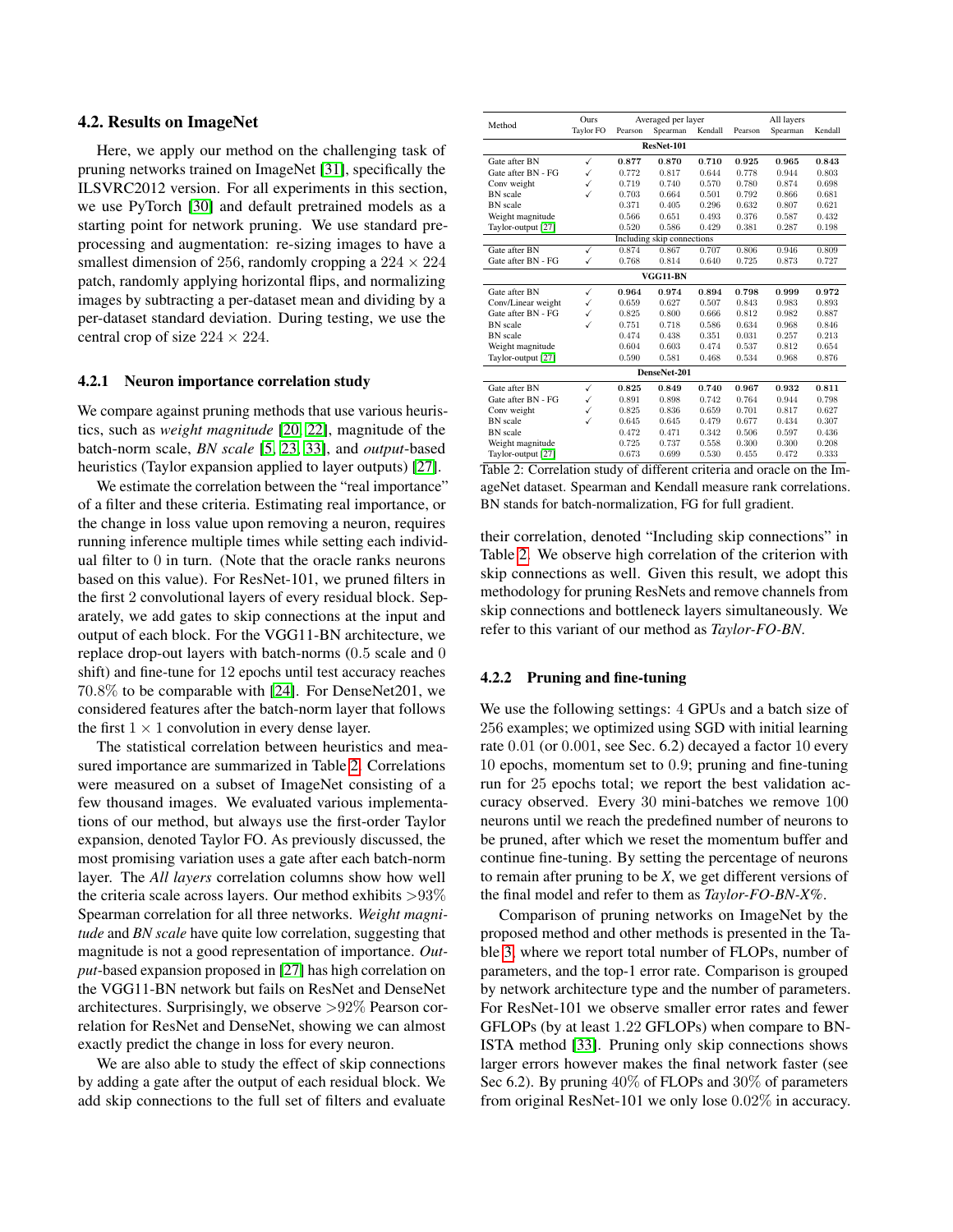<span id="page-7-1"></span>

Figure 5: Statistics in boxplot form of per-layer ranks before (top) and after (bottom) pruning ResNet-101 with Taylor-FO-BN-50%. First 4 layers correspond to skip connections, the rest are residual blocks represented by the first 2 convolutional layers per block. We can notice that after pruning most of neurons become more equal than before pruning.

<span id="page-7-0"></span>

| Pruning Method                | <b>GFLOPs</b>                 | Params $(10^7)$ | $\downarrow$ Error, $\%$ |  |  |  |  |  |
|-------------------------------|-------------------------------|-----------------|--------------------------|--|--|--|--|--|
| ResNet-101                    |                               |                 |                          |  |  |  |  |  |
| Taylor-FO-BN-40% (Ours)       | 1.76                          | 1.36            | 25.84                    |  |  |  |  |  |
| Taylor-FO-BN-50% (Ours)       | 2.47                          | 1.78            | 24.62                    |  |  |  |  |  |
| BN-ISTA v2 [33]               | 3.69                          | 1.73            | 25.44                    |  |  |  |  |  |
| Taylor-FO-BN-55% (Ours)       | 2.85                          | 2.07            | 24.05                    |  |  |  |  |  |
| <b>BN-ISTA v1</b> [33]        | 4.47                          | 2.36            | 24.73                    |  |  |  |  |  |
| No pruning                    | 7.80                          | 4.47            | 22.63                    |  |  |  |  |  |
| Taylor-FO-BN-75% (Ours)       | 4.70                          | 3.12            | 22.65                    |  |  |  |  |  |
|                               | pruning only skip connections |                 |                          |  |  |  |  |  |
| Taylor-FO-BN-52% (Ours)       | 6.57                          | 3.60            | 22.94                    |  |  |  |  |  |
| Taylor-FO-BN-22% (Ours)       | 5.19                          | 2.86            | 24.77                    |  |  |  |  |  |
|                               | ResNet-50                     |                 |                          |  |  |  |  |  |
| Taylor-FO-BN-56% (Ours)       | 1.34                          | 0.79            | 28.31                    |  |  |  |  |  |
| Taylor-FO-BN-56% (No skip)    | 1.28                          | 0.85            | 30.74                    |  |  |  |  |  |
| ThiNet-30 [26]                | $\approx\!1.17$               | 0.87            | 31.58                    |  |  |  |  |  |
| Taylor-FO-BN-72% (Ours)       | 2.25                          | 1.42            | 25.50                    |  |  |  |  |  |
| NISP-50-B [34]                | $\approx$ 2.29                | 1.43            | 27.93                    |  |  |  |  |  |
| ThiNet-70 [26]                | $\approx$ 2.58                | 1.69            | 27.96                    |  |  |  |  |  |
| Taylor-FO-BN-81% (Ours)       | 2.66                          | 1.79            | 24.52                    |  |  |  |  |  |
| SSS [16], ResNet-32           | 2.82                          | 1.86            | 25.82                    |  |  |  |  |  |
| NISP-50-A [34]                | $\approx$ 2.97                | 1.86            | 27.25                    |  |  |  |  |  |
| Taylor-FO-BN-91% $(Ours)$     | 3.27                          | 2.26            | 23.57                    |  |  |  |  |  |
| No pruning                    | 4.09                          | 2.56            | 23.82                    |  |  |  |  |  |
| SSS [16], ResNet-41           | 3.47                          | 2.53            | 24.56                    |  |  |  |  |  |
|                               | ResNet-34                     |                 |                          |  |  |  |  |  |
| No pruning                    | 3.64                          | 2.18            | 26.69                    |  |  |  |  |  |
| Taylor-FO-BN-82% (Ours)       | 2.83                          | 1.72            | 27.17                    |  |  |  |  |  |
| Li et al. [22]                | 2.76                          | 1.93            | 27.80                    |  |  |  |  |  |
| VGG11-BN                      |                               |                 |                          |  |  |  |  |  |
| No pruning                    | 7.61                          | 13.29           | 29.16                    |  |  |  |  |  |
| Taylor-FO-BN-50% (Ours)       | 6.93                          | 3.18            | 29.35                    |  |  |  |  |  |
| From scratch [24]             | $\approx\!6.93$               | $\approx\!3.18$ | 30.00                    |  |  |  |  |  |
| Slimming $[23]$ , from $[24]$ | $\approx\!6.93$               | $\approx\!3.18$ | 31.38                    |  |  |  |  |  |
| DenseNet-201                  |                               |                 |                          |  |  |  |  |  |
| No pruning                    | 4.29                          | 2.20            | 23.20                    |  |  |  |  |  |
| Taylor-FO-BN-60% (Ours)       | 3.02                          | 1.25            | 23.49                    |  |  |  |  |  |
| Taylor-FO-BN-36% (Ours)       | 2.21                          | 0.90            | 24.72                    |  |  |  |  |  |
| No pruning                    | 2.74                          | 0.76            | 25.57                    |  |  |  |  |  |

Table 3: Pruning results on ImageNet (1-crop validation errors).

Pruning results on ResNet-50 and ResNet-34 demonstrate significant improvements over other methods. Additionally we study our method without pruning skip connections, marked as "No skip" and observe accuracy loss. Comparison per layer ranking of different layers in ResNet-101 before and after pruning is shown in Fig. [5.](#page-7-1)

Pruning neurons with a single step. As an alternative to iterative pruning, we performed pruning of 10000 neurons with a single step after 3000 mini-batches, followed by finetuning. This gave a top-1 error of  $25.3\%$ , which is  $0.68\%$ higher than *Taylor-FO-BN-50%*, again emphasizing the benefit of re-evaluating the criterion between pruning iterations. Pruning other networks. We also prune the VGG11-BN and DenseNet networks. The former is a simple feedforward architecture, without skip connections. We prune 50% of neurons across all layers, as per prior work [\[24,](#page-8-16) [23\]](#page-8-24). Our approach shows only 0.19% loss in accuracy after removing 76% of parameters and improves on the previously reported results by 0.65% [\[24\]](#page-8-16) and more than 2% [\[23\]](#page-8-24). DeseNets reuse feature maps multiple times, potentially making them less amenable to pruning. We prune DenseNet-201 and observe that with the same number of FLOPs (*Taylor-FO-BN-52%*) as DenseNet-121, we have 1.79% lower error.

## 5. Conclusions

In this work, we have proposed a new method for estimating the contribution of a neuron using the Taylor expansion applied on a squared change in loss induced by removing a chosen neuron. We demonstrated that even the first-order approximation shows significant agreement with true importance, and outperforms prior work on a range of deep networks. After extensive analysis, we showed that applying the first-order criterion after batch-norms yields the best results, under practical computational and memory constraints.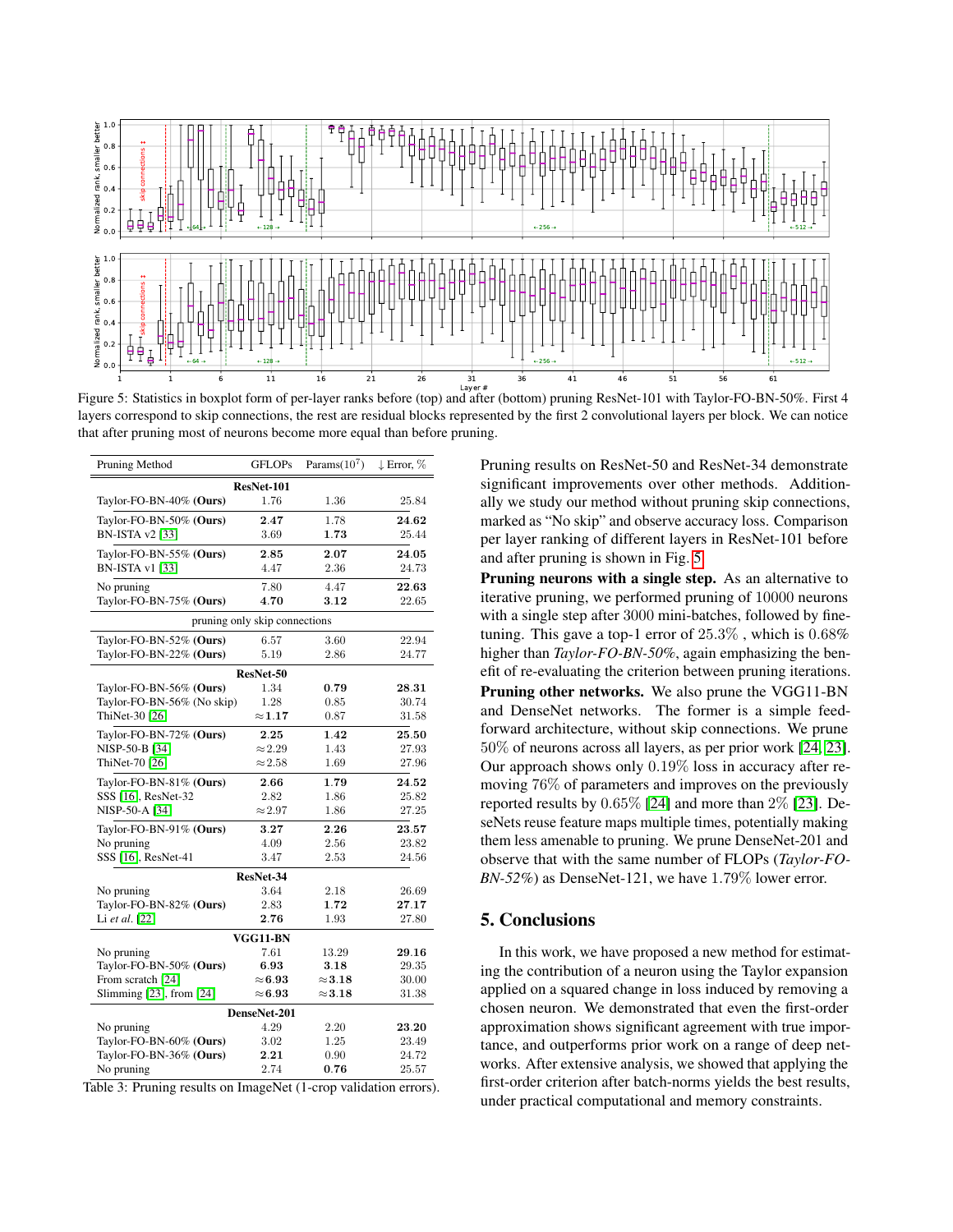# References

- <span id="page-8-11"></span>[1] Y. Chauvin. A back-propagation algorithm with optimal use of hidden units. In *NIPS*, 1989.
- <span id="page-8-30"></span>[2] T. M. Cover and J. A. Thomas. *Elements of information theory*. John Wiley & Sons, 2012.
- <span id="page-8-20"></span>[3] I. Daubechies, M. Defrise, and C. De Mol. An iterative thresholding algorithm for linear inverse problems with a sparsity constraint. *Communications on Pure and Applied Mathematics*, 2004.
- <span id="page-8-3"></span>[4] J. Frankle and M. Carbin. The lottery ticket hypothesis: Training pruned neural networks. *arXiv preprint arXiv:1803.03635*, 2018.
- <span id="page-8-25"></span>[5] A. Gordon, E. Eban, O. Nachum, B. Chen, H. Wu, T.-J. Yang, and E. Choi. Morphnet: Fast & simple resource-constrained structure learning of deep networks. In *CVPR*, 2018.
- <span id="page-8-28"></span>[6] S. Han, J. Pool, S. Narang, H. Mao, S. Tang, E. Elsen, B. Catanzaro, J. Tran, and W. J. Dally. Dsd: regularizing deep neural networks with dense-sparse-dense training flow. *arXiv preprint arXiv:1607.04381*, 2016.
- <span id="page-8-21"></span>[7] S. Han, J. Pool, J. Tran, and W. Dally. Learning both weights and connections for efficient neural network. In *NIPS*, 2015.
- <span id="page-8-19"></span>[8] S. J. Hanson and L. Y. Pratt. Comparing biases for minimal network construction with back-propagation. In *NIPS*, 1989.
- <span id="page-8-33"></span>[9] K. He, X. Zhang, S. Ren, and J. Sun. Deep residual learning for image recognition. In *CVPR*, 2016.
- <span id="page-8-1"></span>[10] K. He, X. Zhang, S. Ren, and J. Sun. Identity mappings in deep residual networks. In *ECCV*, 2016.
- <span id="page-8-29"></span>[11] Y. He, X. Dong, G. Kang, Y. Fu, and Y. Yang. Progressive deep neural networks acceleration via soft filter pruning. *arXiv preprint arXiv:1808.07471*, 2018.
- <span id="page-8-10"></span>[12] Y. He and S. Han. Adc: Automated deep compression and acceleration with reinforcement learning. *arXiv preprint arXiv:1802.03494*, 2018.
- <span id="page-8-27"></span>[13] Y. He, X. Zhang, and J. Sun. Channel pruning for accelerating very deep neural networks. In *ICCV*, 2017.
- <span id="page-8-15"></span>[14] G. Hinton, O. Vinyals, and J. Dean. Distilling the knowledge in a neural network. In *arXiv preprint arXiv:1503.02531*, 2015.
- <span id="page-8-23"></span>[15] G. Huang, Z. Liu, L. Van Der Maaten, and K. Q. Weinberger. Densely connected convolutional networks. In *CVPR*, 2017.
- <span id="page-8-14"></span>[16] Z. Huang and N. Wang. Data-driven sparse structure selection for deep neural networks. *arXiv preprint arXiv:1707.01213*, 2017.
- <span id="page-8-22"></span>[17] S. Ioffe and C. Szegedy. Batch normalization: Accelerating deep network training by reducing internal covariate shift. *arXiv preprint arXiv:1502.03167*, 2015.
- <span id="page-8-32"></span>[18] A. Krizhevsky and G. Hinton. Learning multiple layers of features from tiny images. *Tech Report*, 2009.
- <span id="page-8-0"></span>[19] A. Krizhevsky, I. Sutskever, and G. E. Hinton. Imagenet classification with deep convolutional neural networks. In *NIPS*, pages 1097–1105, 2012.
- <span id="page-8-7"></span>[20] V. Lebedev and V. Lempitsky. Fast convnets using group-wise brain damage. In *CVPR*, pages 2554–2564, 2016.
- <span id="page-8-12"></span>[21] Y. LeCun, J. S. Denker, S. Solla, R. E. Howard, and L. D. Jackel. Optimal brain damage. In *NIPS*, 1990.
- <span id="page-8-8"></span>[22] H. Li, A. Kadav, I. Durdanovic, H. Samet, and H. P. Graf. Pruning filters for efficient convnets. *ICLR*, 2017.
- <span id="page-8-24"></span>[23] Z. Liu, J. Li, Z. Shen, G. Huang, S. Yan, and C. Zhang. Learning efficient convolutional networks through network slimming. In *ICCV*, 2017.
- <span id="page-8-16"></span>[24] Z. Liu, M. Sun, T. Zhou, G. Huang, and T. Darrell. Rethinking the value of network pruning. *arXiv preprint arXiv:1810.05270*, 2018.
- <span id="page-8-17"></span>[25] C. Louizos, M. Welling, and D. P. Kingma. Learning sparse neural networks through *l*<sub>-0</sub> regularization. *arXiv preprint arXiv:1712.01312*, 2017.
- <span id="page-8-5"></span>[26] J.-H. Luo, J. Wu, and W. Lin. Thinet: A filter level pruning method for deep neural network compression. *ICCV*, 2017.
- <span id="page-8-13"></span>[27] P. Molchanov, S. Tyree, T. Karras, T. Aila, and J. Kautz. Pruning convolutional neural networks for resource efficient transfer learning. *ICLR*, 2017.
- <span id="page-8-26"></span>[28] M. C. Mozer and P. Smolensky. Skeletonization: A technique for trimming the fat from a network via relevance assessment. In *NIPS*, 1989.
- <span id="page-8-18"></span>[29] K. Neklyudov, D. Molchanov, A. Ashukha, and D. P. Vetrov. Structured bayesian pruning via log-normal multiplicative noise. In *Advances in Neural Information Processing Systems*, pages 6775–6784, 2017.
- <span id="page-8-34"></span>[30] A. Paszke, S. Gross, S. Chintala, G. Chanan, E. Yang, Z. De-Vito, Z. Lin, A. Desmaison, L. Antiga, and A. Lerer. Automatic differentiation in pytorch. In *NIPS-W*, 2017.
- <span id="page-8-2"></span>[31] O. Russakovsky, J. Deng, H. Su, J. Krause, S. Satheesh, S. Ma, Z. Huang, A. Karpathy, A. Khosla, M. Bernstein, A. C. Berg, and L. Fei-Fei. ImageNet Large Scale Visual Recognition Challenge. *IJCV*, 2015.
- <span id="page-8-31"></span>[32] L. Theis, I. Korshunova, A. Tejani, and F. Huszár. Faster gaze prediction with dense networks and fisher pruning. *arXiv preprint arXiv:1801.05787*, 2018.
- <span id="page-8-9"></span>[33] J. Ye, X. Lu, Z. Lin, and J. Z. Wang. Rethinking the smallernorm-less-informative assumption in channel pruning of convolution layers. *ICLR*, 2018.
- <span id="page-8-6"></span>[34] R. Yu, A. Li, C.-F. Chen, J.-H. Lai, V. I. Morariu, X. Han, M. Gao, C.-Y. Lin, and L. S. Davis. NISP: Pruning networks using neuron importance score propagation. *CVPR*, 2017.
- <span id="page-8-4"></span>[35] C. Zhang, S. Bengio, M. Hardt, B. Recht, and O. Vinyals. Understanding deep learning requires rethinking generalization. *ICLR*, 2016.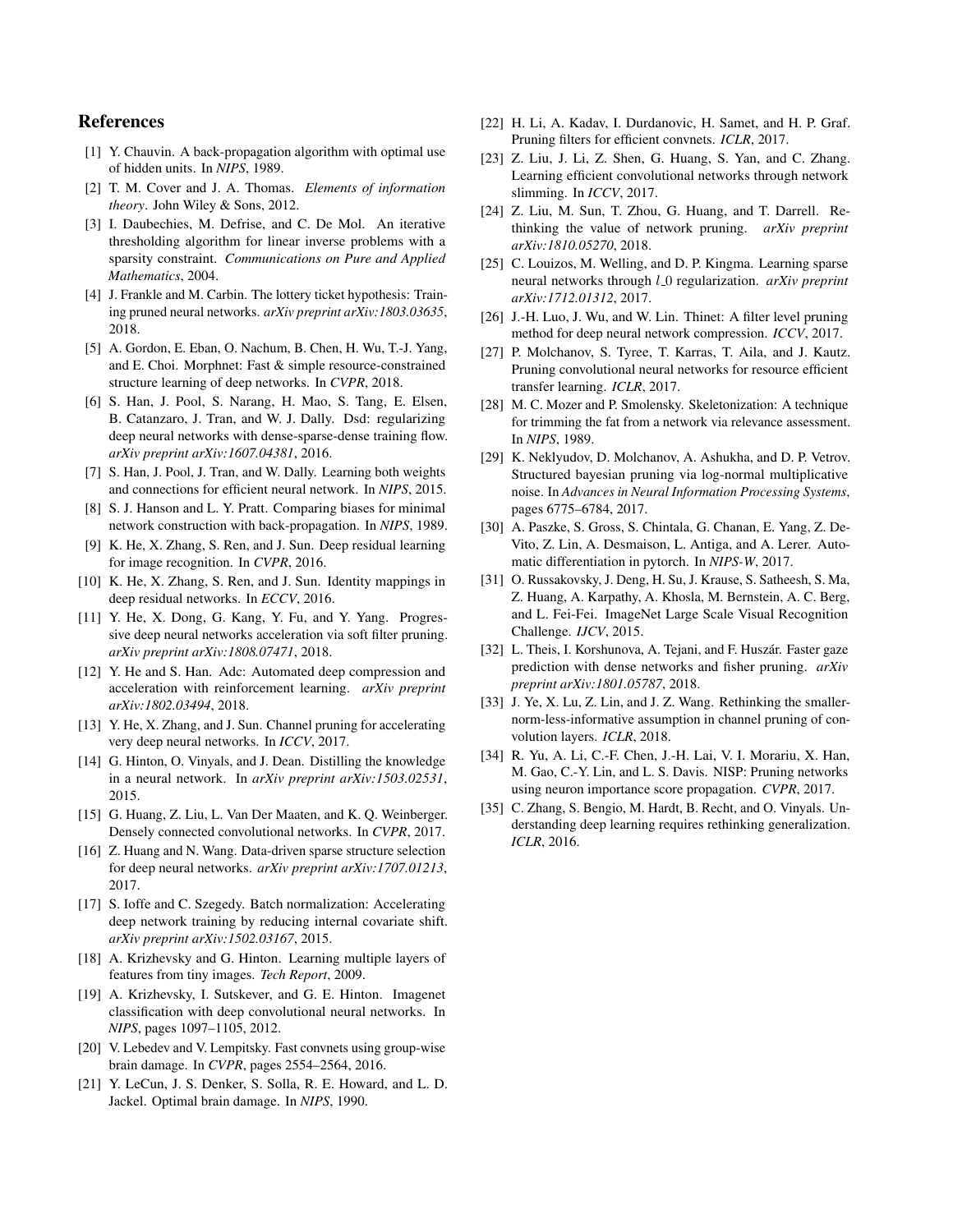## 6. Supplementary material

In supplementary material we show additional experimental results on ResNet20 with CIFAR10, ResNet101 on ImageNet. Additionally, we evaluate inference speed of pruned ResNet101 models.

# 6.1. ResNet20 on CIFAR10

We experiment on ResNet20 trained on CIFAR10 in order to compare with the work of [\[33\]](#page-8-9) (referred to as BN-ISTA) and to evaluate the effect of the "pruning paradox" reported in [\[24\]](#page-8-16). Our setup is as follows: initial model was trained for 200 epochs with learning rate 0.1 and decay by 10 after 80 epochs. Final model obtained 92% on the test split and we picked it as an initial model for pruning. Pruning and fine-tuning setup is: initial learning rate of 0.1, decayed by 10 every 20 epochs for a total number of 70 epochs. While pruning, we remove 10 neurons every 30 mini-batches until the predefined number of pruned neurons is reached.

Results of pruning and training from scratch are summarized in the Table [4.](#page-10-0) We observe that pruning with Random or magnitude based criteria results in the worst performance, primary because they introduce uncorrelated bias to the estimate, we also observe that these 2 methods can be affected by "pruning paradox" as their difference is within a standard deviation of experiments. Our proposed method that relies on estimating feature importance with Taylor expansion of first and second orders outperform BT-ISTA[\[33\]](#page-8-9). The difference between Optimal Brain Damage and Our methods is not large and within a single standard deviation. We conclude that first order Taylor expansion applied to the gates after BN is a reasonable choice for residual network. It is not affected by "prunung paradox" discovered in [\[24\]](#page-8-16).

### 6.2. Additional details on ResNets pruning

Our method can be applied with various pruning scheduling. The scheduling we apply in the paper, named here as *iterative*, removes 100 neurons per every 30 mini-batch updates until we reach predefined number of neurons. Also, all neurons can be removed at once, named as *pruning with a single step*. One more setting, named as *continuous*, prunes 100 neurons every 30 mini-batches only if the training loss is above the predefined threshold (we set it to 1.04).

Progress of ResNet-101 pruning on ImageNet with 3 different pruning scheduling settings is illustrated in Fig. [6.](#page-9-0) All settings had the maximum number of neurons to be pruned as 10000 out of 20096, and the *Iterative* corresponds to *TaylorFO-BN-50*% in the main paper. Iterative pruning clearly outperforms other settings over all epochs.

Finetuning details on ImageNet dataset. When a large number of neurons are removed we found that starting with the larger learning rate works better. Therefore we use

<span id="page-9-0"></span>

Figure 6: Pruning ResNet-101 on Imagenet with 3 different settings.

starting learning of 0.01 for the following pruning models: ResNet-101 ( Taylor-FO-BN-40% and Taylor-FO-BN-22%), ResNet-50 (Taylor-FO-BN-56%). All other networks were finetuned with initial learning of 0.001. Weight decay is set to 0.0 during finetuning.

Inference speed. The main reason behind filter level pruning is computation cost reduction. We evaluate inference time of pruned models in the Table [5.](#page-10-1) Pruning results in inference speed reduction, especially for the larger batch size. Pruning skip connections results in higher time reduction compared to pruning all layers. For example, only by removing 33% of FLOPs result in 1.59× speed up of *Taylor-FO-BN-22%*, while by removing 68% of FLOPs results only in 1.51× speed up of *Taylor-FO-BN-50%*.

### 6.3. Oracle computation details

Oracle for Table [2](#page-6-0) is computed from the training set (as [\[27\]](#page-8-13)) with Eq. [\(3\)](#page-2-1). To check if correlation study is representative we compute the Oracle from the test set. Correlation between Oracles computed on training and testing sets, respectively, is 95.67%. After recomputing Table [2](#page-6-0) using the test set, we observed little change (avg. deviation of 0.04 between raw table entries) and no reordering of the methods.